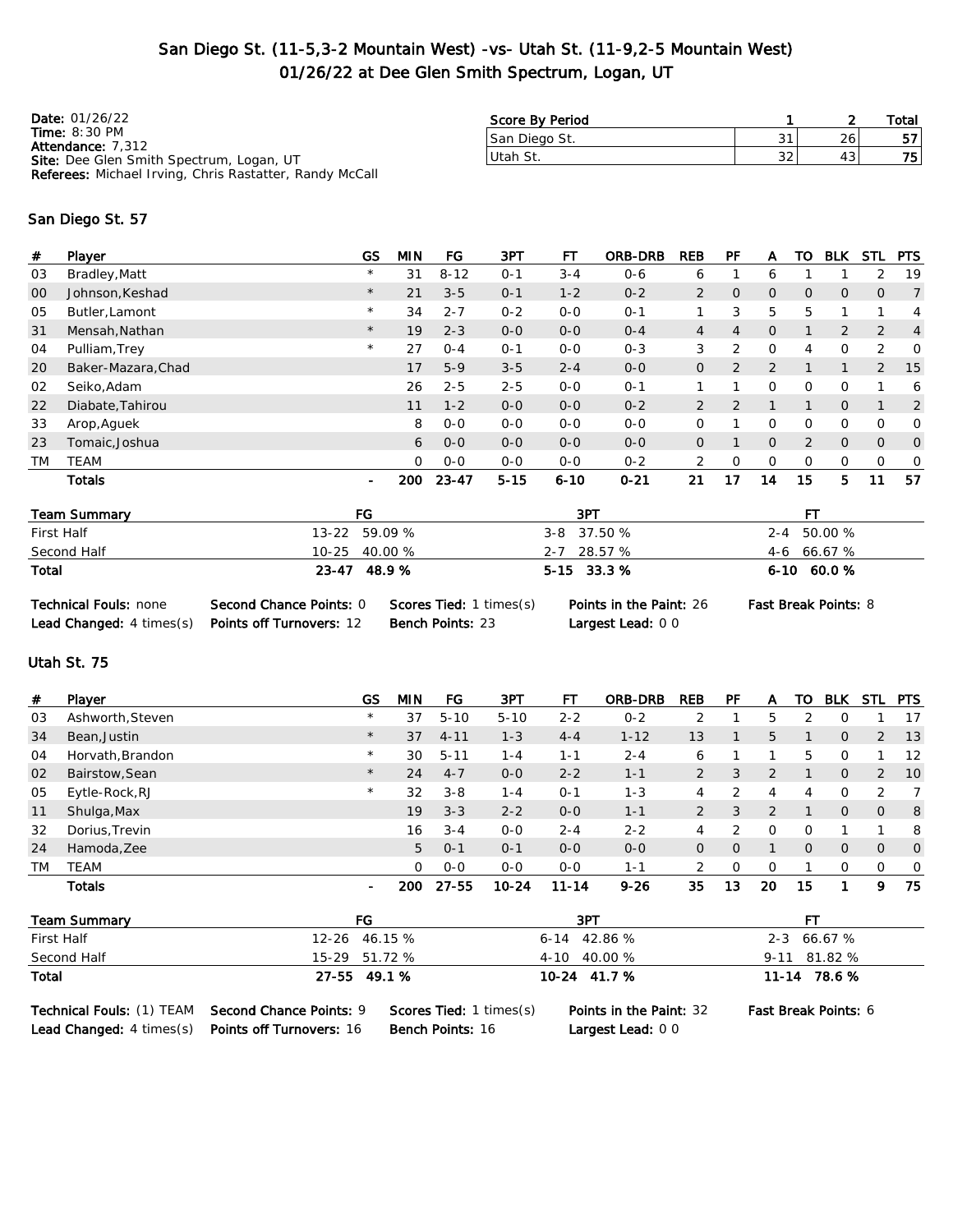## 1st Half Play By Play

| VISITORS: San Diego St.                           | Time                       |             |                | Score Margin HOME TEAM: Utah St.                   |
|---------------------------------------------------|----------------------------|-------------|----------------|----------------------------------------------------|
|                                                   | 19:43                      | $0 - 2$     | H 2            | GOOD LAYUP by HORVATH, BRANDON (in the paint)      |
|                                                   | $\sim$ $-$                 |             |                | ASSIST by BEAN, JUSTIN                             |
| MISS JUMPER by PULLIAM, TREY (in the paint)       | 19:30                      |             |                |                                                    |
|                                                   | $- -$                      |             |                | REBOUND DEF by HORVATH, BRANDON                    |
|                                                   | 19:21                      | $0 - 5$     | H 5            | GOOD 3PTR by ASHWORTH, STEVEN                      |
|                                                   | $\sim$ $-$                 |             |                | ASSIST by BAIRSTOW, SEAN                           |
| GOOD DUNK by MENSAH, NATHAN (in the paint)        | 18:48                      | $2 - 5$     | H 3            |                                                    |
| ASSIST by BRADLEY, MATT                           | $\overline{\phantom{a}}$ . |             |                |                                                    |
| FOUL by MENSAH, NATHAN                            | 18:38                      |             |                |                                                    |
|                                                   | 18:24                      |             |                | MISS 3PTR by ASHWORTH, STEVEN                      |
| REBOUND DEF by MENSAH, NATHAN                     | $\omega$ $\omega$          |             |                |                                                    |
|                                                   | 18:21                      |             |                | FOUL by BAIRSTOW, SEAN                             |
| GOOD JUMPER by BUTLER, LAMONT (in the paint)      | 18:00                      | $4 - 5$     | H <sub>1</sub> |                                                    |
|                                                   | 17:47<br>$\omega$ $\omega$ | $4 - 8$     | H 4            | GOOD 3PTR by HORVATH, BRANDON                      |
|                                                   | 17:18                      |             |                | ASSIST by EYTLE-ROCK, RJ<br>FOUL by BAIRSTOW, SEAN |
| GOOD FT by JOHNSON, KESHAD                        | 17:18                      | $5 - 8$     | H 3            |                                                    |
|                                                   | 17:18                      |             |                | SUB OUT by BAIRSTOW, SEAN                          |
|                                                   | 17:18                      |             |                | SUB IN by HAMODA, ZEE                              |
| MISS FT by JOHNSON, KESHAD                        | 17:17                      |             |                |                                                    |
|                                                   | $\perp$ $\perp$            |             |                | REBOUND DEF by BEAN, JUSTIN                        |
| FOUL by BUTLER, LAMONT                            | 17:12                      |             |                |                                                    |
|                                                   | 16:54                      |             |                | TURNOVER by HORVATH, BRANDON                       |
| STEAL by PULLIAM, TREY                            | 16:54                      |             |                |                                                    |
| GOOD LAYUP by JOHNSON, KESHAD (fastbreak) (in the |                            |             |                |                                                    |
| paint)                                            | 16:48                      | $7 - 8$     | H <sub>1</sub> |                                                    |
| ASSIST by BRADLEY, MATT                           | $-$                        |             |                |                                                    |
|                                                   | 16:33                      |             |                | MISS 3PTR by BEAN, JUSTIN                          |
| REBOUND DEF by PULLIAM, TREY                      | $- -$                      |             |                |                                                    |
| FOUL by PULLIAM, TREY                             | 16:13                      |             |                |                                                    |
| TURNOVER by PULLIAM, TREY                         | 16:13                      |             |                |                                                    |
|                                                   | 16:13                      |             |                | SUB OUT by HORVATH, BRANDON                        |
|                                                   | 16:13                      |             |                | SUB IN by DORIUS, TREVIN                           |
| SUB OUT by BRADLEY, MATT                          | 16:13                      |             |                |                                                    |
| SUB IN by SEIKO, ADAM                             | 16:13<br>15:59             |             |                | TURNOVER by EYTLE-ROCK, RJ                         |
|                                                   | 15:59                      |             |                |                                                    |
| STEAL by PULLIAM, TREY<br>TIMEOUT MEDIA by TEAM   | 15:59                      |             |                |                                                    |
| MISS 3PTR by JOHNSON, KESHAD                      | 15:49                      |             |                |                                                    |
|                                                   | $\sim$ $-$                 |             |                | REBOUND DEF by EYTLE-ROCK, RJ                      |
| FOUL by SEIKO, ADAM                               | 15:37                      |             |                |                                                    |
|                                                   | 15:37                      | 7-9         | H <sub>2</sub> | GOOD FT by DORIUS, TREVIN                          |
| SUB OUT by JOHNSON, KESHAD                        | 15:37                      |             |                |                                                    |
| SUB OUT by MENSAH, NATHAN                         | 15:37                      |             |                |                                                    |
| SUB IN by DIABATE, TAHIROU                        | 15:37                      |             |                |                                                    |
| SUB IN by AROP, AGUEK                             | 15:37                      |             |                |                                                    |
|                                                   | 15:37 7-10                 |             | $H_3$          | GOOD FT by DORIUS, TREVIN                          |
| GOOD 3PTR by SEIKO, ADAM                          |                            | 15:17 10-10 |                |                                                    |
| ASSIST by DIABATE, TAHIROU                        | $\overline{\phantom{a}}$ . |             |                |                                                    |
|                                                   |                            | 14:56 10-12 | H <sub>2</sub> | GOOD LAYUP by BEAN, JUSTIN(in the paint)           |
|                                                   | $-$                        |             |                | ASSIST by HAMODA, ZEE                              |
| TURNOVER by PULLIAM, TREY                         | 14:36                      |             |                |                                                    |
|                                                   | 14:36                      |             |                | STEAL by BEAN, JUSTIN                              |
|                                                   | 14:10                      |             |                | TURNOVER by EYTLE-ROCK, RJ                         |
| STEAL by SEIKO, ADAM                              | 14:10                      |             |                |                                                    |
| MISS 3PTR by SEIKO, ADAM                          | 14:03                      |             |                |                                                    |
|                                                   | $-$                        |             |                | REBOUND DEF by BEAN, JUSTIN                        |
|                                                   | 13:50                      |             |                | MISS 3PTR by HAMODA, ZEE                           |
|                                                   | $\overline{\phantom{a}}$   |             |                | REBOUND OFF by DORIUS, TREVIN                      |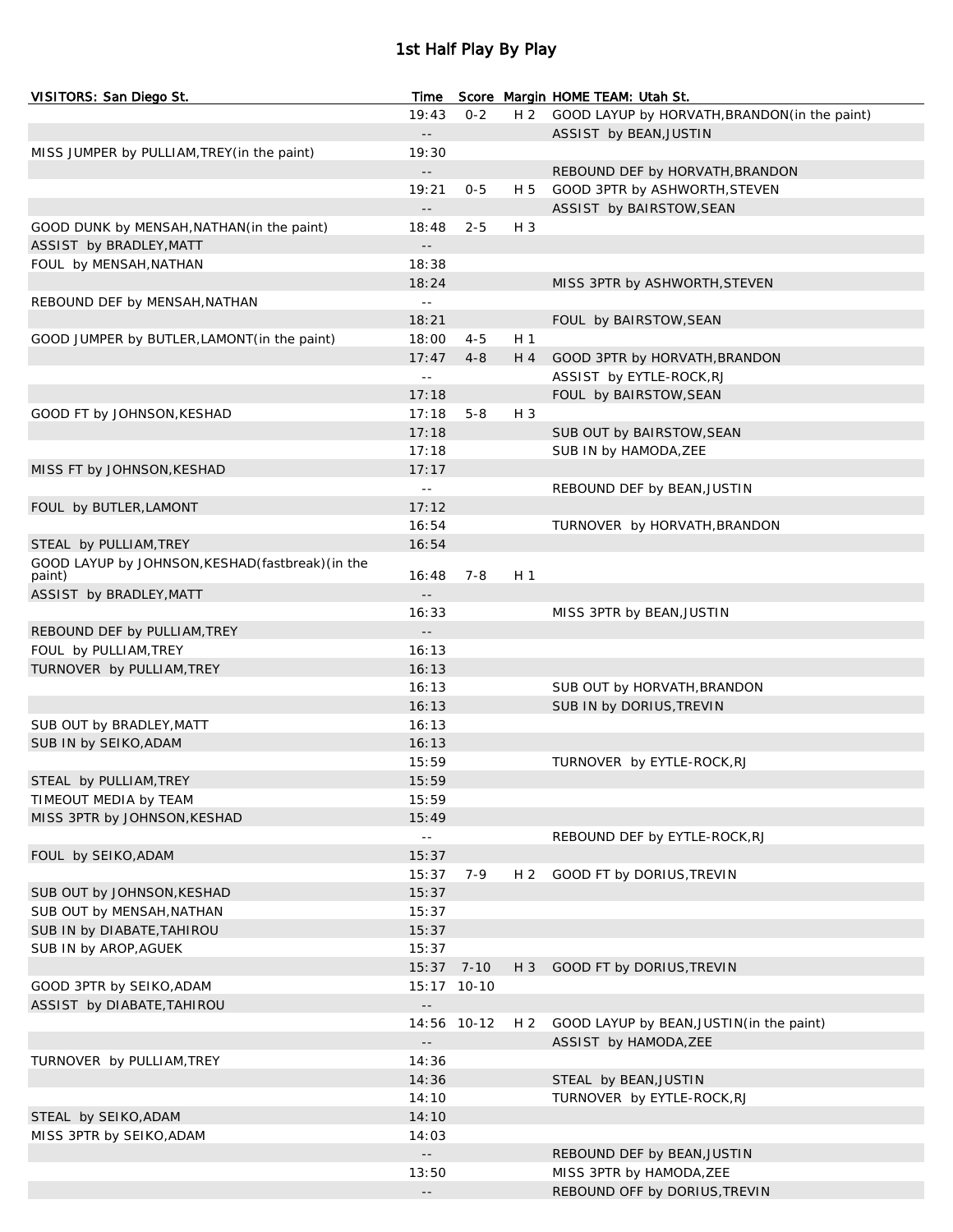|                                                   | 13:45                      |                 |       | SUB OUT by EYTLE-ROCK, RJ                                               |
|---------------------------------------------------|----------------------------|-----------------|-------|-------------------------------------------------------------------------|
|                                                   | 13:45                      |                 |       | SUB IN by SHULGA, MAX                                                   |
| SUB IN by BAKER-MAZARA, CHAD                      | 13:45                      |                 |       |                                                                         |
| SUB OUT by PULLIAM, TREY                          | 13:45                      |                 |       |                                                                         |
|                                                   |                            |                 |       |                                                                         |
|                                                   | $\sim$ $\sim$              | 13:43 10-14     | $H_4$ | GOOD DUNK by DORIUS, TREVIN(in the paint)<br>ASSIST by ASHWORTH, STEVEN |
| GOOD 3PTR by BAKER-MAZARA, CHAD                   |                            | 13:34 13-14     | $H_1$ |                                                                         |
|                                                   |                            |                 |       |                                                                         |
| ASSIST by BUTLER, LAMONT                          | $\equiv$ $\equiv$          |                 |       |                                                                         |
|                                                   |                            | 13:09 13-17     | H 4   | GOOD 3PTR by ASHWORTH, STEVEN                                           |
| TURNOVER by BUTLER, LAMONT                        | 12:46                      |                 |       |                                                                         |
|                                                   | 12:46                      |                 |       | STEAL by BEAN, JUSTIN                                                   |
|                                                   |                            | 12:41 13-19     | H 6   | GOOD LAYUP by SHULGA, MAX (fastbreak) (in the paint)                    |
|                                                   | $\overline{\phantom{a}}$ . |                 |       | ASSIST by BEAN, JUSTIN                                                  |
| TIMEOUT 30SEC by TEAM                             | 12:36                      |                 |       |                                                                         |
|                                                   | 12:36                      |                 |       | SUB OUT by HAMODA, ZEE                                                  |
|                                                   | 12:36                      |                 |       | SUB IN by HORVATH, BRANDON                                              |
|                                                   |                            |                 |       |                                                                         |
| SUB OUT by BUTLER, LAMONT                         | 12:36                      |                 |       |                                                                         |
| SUB OUT by BAKER-MAZARA, CHAD                     | 12:36                      |                 |       |                                                                         |
| SUB OUT by DIABATE, TAHIROU                       | 12:36                      |                 |       |                                                                         |
| SUB OUT by AROP, AGUEK                            | 12:36                      |                 |       |                                                                         |
| SUB IN by JOHNSON, KESHAD                         | 12:36                      |                 |       |                                                                         |
| SUB IN by BRADLEY, MATT                           | 12:36                      |                 |       |                                                                         |
| SUB IN by PULLIAM, TREY                           | 12:36                      |                 |       |                                                                         |
|                                                   |                            |                 |       |                                                                         |
| SUB IN by MENSAH, NATHAN                          | 12:36                      |                 |       |                                                                         |
| TURNOVER by PULLIAM, TREY                         | 12:26                      |                 |       |                                                                         |
|                                                   | 12:26                      |                 |       | STEAL by DORIUS, TREVIN                                                 |
|                                                   | 12:19                      |                 |       | MISS 3PTR by ASHWORTH, STEVEN                                           |
| REBOUND DEF by TEAM                               | $\sim$ $-$                 |                 |       |                                                                         |
| GOOD JUMPER by BRADLEY, MATT (in the paint)       |                            | $11:51$ $15-19$ | $H_4$ |                                                                         |
|                                                   | 11:35                      |                 |       | MISS JUMPER by BEAN, JUSTIN (in the paint)                              |
| REBOUND DEF by TEAM                               | $\overline{\phantom{a}}$   |                 |       |                                                                         |
|                                                   | 11:32                      |                 |       |                                                                         |
| TIMEOUT MEDIA by TEAM                             |                            |                 |       |                                                                         |
|                                                   | 11:32                      |                 |       | FOUL TECH by TEAM                                                       |
| GOOD FT by BRADLEY, MATT                          |                            | $11:32$ 16-19   | H 3   |                                                                         |
| MISS FT by BRADLEY, MATT                          | 11:32                      |                 |       |                                                                         |
| REBOUND DEADB by TEAM                             | $\sim$ $-$                 |                 |       |                                                                         |
| SUB OUT by SEIKO, ADAM                            | 11:28                      |                 |       |                                                                         |
| SUB IN by BAKER-MAZARA, CHAD                      | 11:28                      |                 |       |                                                                         |
| GOOD JUMPER by BRADLEY, MATT                      |                            | 11:19 18-19     | H 1   |                                                                         |
| ASSIST by BAKER-MAZARA, CHAD                      | $\sim$ $-$                 |                 |       |                                                                         |
|                                                   |                            |                 |       |                                                                         |
|                                                   | 10:57                      |                 |       | MISS JUMPER by BEAN, JUSTIN                                             |
| REBOUND DEF by BRADLEY, MATT                      | $\sim$ $\sim$              |                 |       |                                                                         |
| GOOD JUMPER by JOHNSON, KESHAD(fastbreak) (in the |                            |                 |       |                                                                         |
| paint)                                            |                            | 10:51 20-19 V1  |       |                                                                         |
| ASSIST by BRADLEY, MATT                           | $\sim$ $-$                 |                 |       |                                                                         |
| FOUL by MENSAH, NATHAN                            | 10:29                      |                 |       |                                                                         |
|                                                   | 10:29                      |                 |       | SUB OUT by ASHWORTH, STEVEN                                             |
|                                                   | 10:29                      |                 |       | SUB IN by EYTLE-ROCK, RJ                                                |
| SUB OUT by MENSAH, NATHAN                         | 10:29                      |                 |       |                                                                         |
| SUB IN by TOMAIC, JOSHUA                          | 10:29                      |                 |       |                                                                         |
|                                                   |                            | 10:14 20-21     | H 1   | GOOD DUNK by DORIUS, TREVIN(in the paint)                               |
|                                                   | $\overline{\phantom{a}}$ . |                 |       |                                                                         |
|                                                   |                            |                 |       | ASSIST by HORVATH, BRANDON                                              |
| MISS 3PTR by BAKER-MAZARA, CHAD                   | 09:54                      |                 |       |                                                                         |
|                                                   | $\sim$ $-$                 |                 |       | REBOUND DEF by DORIUS, TREVIN                                           |
|                                                   | 09:45                      |                 |       | MISS 3PTR by EYTLE-ROCK, RJ                                             |
| REBOUND DEF by PULLIAM, TREY                      | $\sim$ $\sim$              |                 |       |                                                                         |
| MISS JUMPER by BAKER-MAZARA, CHAD (in the paint)  | 09:38                      |                 |       |                                                                         |
|                                                   | $\sim$ $-$                 |                 |       | REBOUND DEF by DORIUS, TREVIN                                           |
|                                                   | 09:28                      |                 |       | TURNOVER by HORVATH, BRANDON                                            |
|                                                   |                            |                 |       |                                                                         |
| STEAL by BAKER-MAZARA, CHAD                       | 09:28                      |                 |       |                                                                         |
|                                                   | 09:28                      |                 |       | SUB OUT by DORIUS, TREVIN                                               |
|                                                   | 09:28                      |                 |       | SUB IN by BAIRSTOW, SEAN                                                |
| SUB OUT by BAKER-MAZARA, CHAD                     | 09:28                      |                 |       |                                                                         |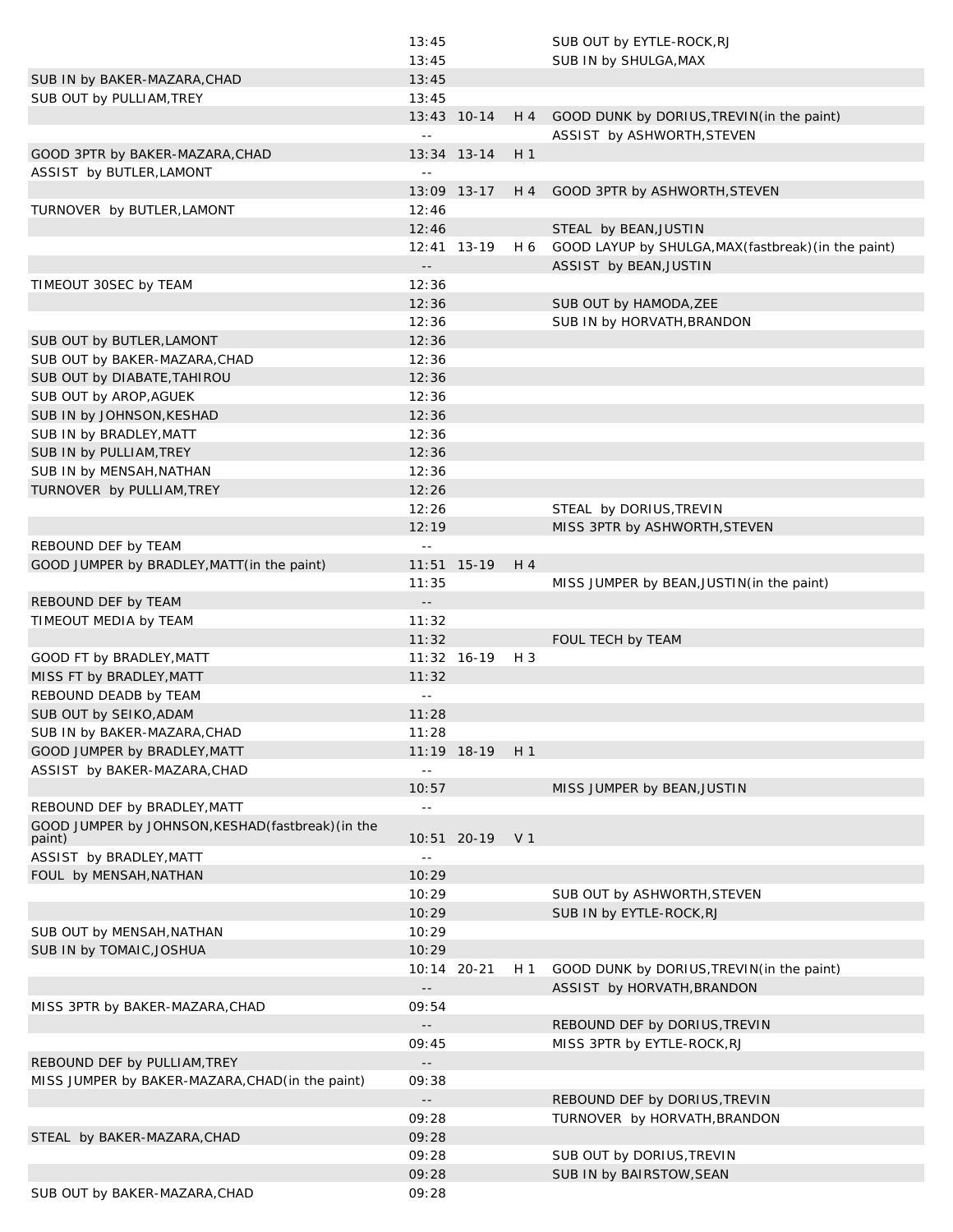| SUB IN by BUTLER, LAMONT                      | 09:28                                         |             |                |                                             |
|-----------------------------------------------|-----------------------------------------------|-------------|----------------|---------------------------------------------|
| GOOD JUMPER by BRADLEY, MATT (in the paint)   | 08:59 22-21                                   |             | V 1            |                                             |
|                                               |                                               | 08:41 22-24 | H <sub>2</sub> | GOOD 3PTR by SHULGA, MAX                    |
|                                               | $\sim$ $-$                                    |             |                | ASSIST by BAIRSTOW, SEAN                    |
| MISS JUMPER by JOHNSON, KESHAD (in the paint) | 08:11                                         |             |                |                                             |
|                                               | $\sim$ $-$                                    |             |                | REBOUND DEF by EYTLE-ROCK, RJ               |
|                                               | 08:01                                         |             |                | MISS LAYUP by EYTLE-ROCK, RJ (in the paint) |
| REBOUND DEF by JOHNSON, KESHAD                | $\sim$ $\sim$                                 |             |                |                                             |
| MISS 3PTR by BRADLEY, MATT                    | 07:48                                         |             |                |                                             |
|                                               | $\sim$ $-$                                    |             |                | REBOUND DEF by BEAN, JUSTIN                 |
|                                               | 07:24                                         |             |                | MISS 3PTR by HORVATH, BRANDON               |
| REBOUND DEF by JOHNSON, KESHAD                | $\sim$ $-$                                    |             |                |                                             |
| TURNOVER by BUTLER, LAMONT                    | 07:16                                         |             |                |                                             |
|                                               | 07:16                                         |             |                | STEAL by BAIRSTOW, SEAN                     |
| TIMEOUT MEDIA by TEAM                         | 07:16                                         |             |                |                                             |
|                                               | 07:16                                         |             |                | SUB OUT by EYTLE-ROCK, RJ                   |
|                                               | 07:16                                         |             |                | SUB IN by ASHWORTH, STEVEN                  |
| SUB OUT by JOHNSON, KESHAD                    | 07:16                                         |             |                |                                             |
| SUB OUT by BRADLEY, MATT                      | 07:16                                         |             |                |                                             |
| SUB OUT by PULLIAM, TREY                      | 07:16                                         |             |                |                                             |
| SUB IN by SEIKO, ADAM                         | 07:16                                         |             |                |                                             |
| SUB IN by BAKER-MAZARA, CHAD                  | 07:16                                         |             |                |                                             |
| SUB IN by AROP, AGUEK                         | 07:16                                         |             |                |                                             |
|                                               | 06:49 22-26                                   |             | H 4            | GOOD JUMPER by BEAN, JUSTIN (in the paint)  |
| GOOD JUMPER by BAKER-MAZARA, CHAD             | 06:33 24-26                                   |             | H <sub>2</sub> |                                             |
| ASSIST by BUTLER, LAMONT                      | $\sim$ $-$                                    |             |                |                                             |
|                                               | 06:03 24-29                                   |             |                | H 5 GOOD 3PTR by ASHWORTH, STEVEN           |
|                                               | $\sim$ $-$                                    |             |                | ASSIST by SHULGA, MAX                       |
| TURNOVER by TOMAIC, JOSHUA                    | 05:36                                         |             |                |                                             |
|                                               | 05:36                                         |             |                | SUB OUT by BAIRSTOW, SEAN                   |
|                                               | 05:36                                         |             |                | SUB OUT by BEAN, JUSTIN                     |
|                                               | 05:36                                         |             |                | SUB IN by EYTLE-ROCK, RJ                    |
|                                               | 05:36                                         |             |                | SUB IN by DORIUS, TREVIN                    |
|                                               | 05:05                                         |             |                | TURNOVER by HORVATH, BRANDON                |
| STEAL by BUTLER, LAMONT                       | 05:05                                         |             |                |                                             |
| FOUL by TOMAIC, JOSHUA                        | 04:51                                         |             |                |                                             |
| TURNOVER by TOMAIC, JOSHUA                    | 04:51                                         |             |                |                                             |
| SUB OUT by TOMAIC, JOSHUA                     | 04:51                                         |             |                |                                             |
| SUB IN by BRADLEY, MATT                       | 04:51                                         |             |                |                                             |
|                                               |                                               | 04:36 24-32 | H 8            | GOOD 3PTR by ASHWORTH, STEVEN               |
|                                               | $\overline{\phantom{a}}$ .                    |             |                | ASSIST by EYTLE-ROCK, RJ                    |
| GOOD 3PTR by SEIKO, ADAM                      |                                               | 04:19 27-32 | H 5            |                                             |
| ASSIST by BUTLER, LAMONT                      |                                               |             |                |                                             |
|                                               | 04:18                                         |             |                | SUB OUT by HORVATH, BRANDON                 |
|                                               | 04:18                                         |             |                | SUB IN by BEAN, JUSTIN                      |
| SUB OUT by BAKER-MAZARA, CHAD                 | 04:18                                         |             |                |                                             |
| SUB IN by PULLIAM, TREY                       | 04:18                                         |             |                |                                             |
|                                               | 03:57                                         |             |                | MISS 3PTR by ASHWORTH, STEVEN               |
| REBOUND DEF by PULLIAM, TREY                  | $\mathord{\hspace{1pt}\text{--}\hspace{1pt}}$ |             |                |                                             |
| TURNOVER by PULLIAM, TREY                     | 03:48                                         |             |                |                                             |
|                                               | 03:48                                         |             |                |                                             |
|                                               |                                               |             |                | STEAL by ASHWORTH, STEVEN                   |
| FOUL by AROP, AGUEK                           | 03:48                                         |             |                |                                             |
| TIMEOUT MEDIA by TEAM                         | 03:48                                         |             |                |                                             |
| SUB OUT by AROP, AGUEK                        | 03:48                                         |             |                |                                             |
| SUB IN by DIABATE, TAHIROU                    | 03:48                                         |             |                |                                             |
|                                               | 03:47                                         |             |                | MISS FT by EYTLE-ROCK, RJ                   |
|                                               | $\sim$ $-$                                    |             |                | REBOUND OFF by DORIUS, TREVIN               |
|                                               | 03:42                                         |             |                | MISS JUMPER by EYTLE-ROCK, RJ               |
| REBOUND DEF by DIABATE, TAHIROU               | $\sim$ $-$                                    |             |                |                                             |
|                                               | 03:41                                         |             |                | FOUL by DORIUS, TREVIN                      |
| GOOD JUMPER by BUTLER, LAMONT (in the paint)  | 03:26 29-32                                   |             | $H_3$          |                                             |
|                                               | 02:50                                         |             |                | TURNOVER by TEAM                            |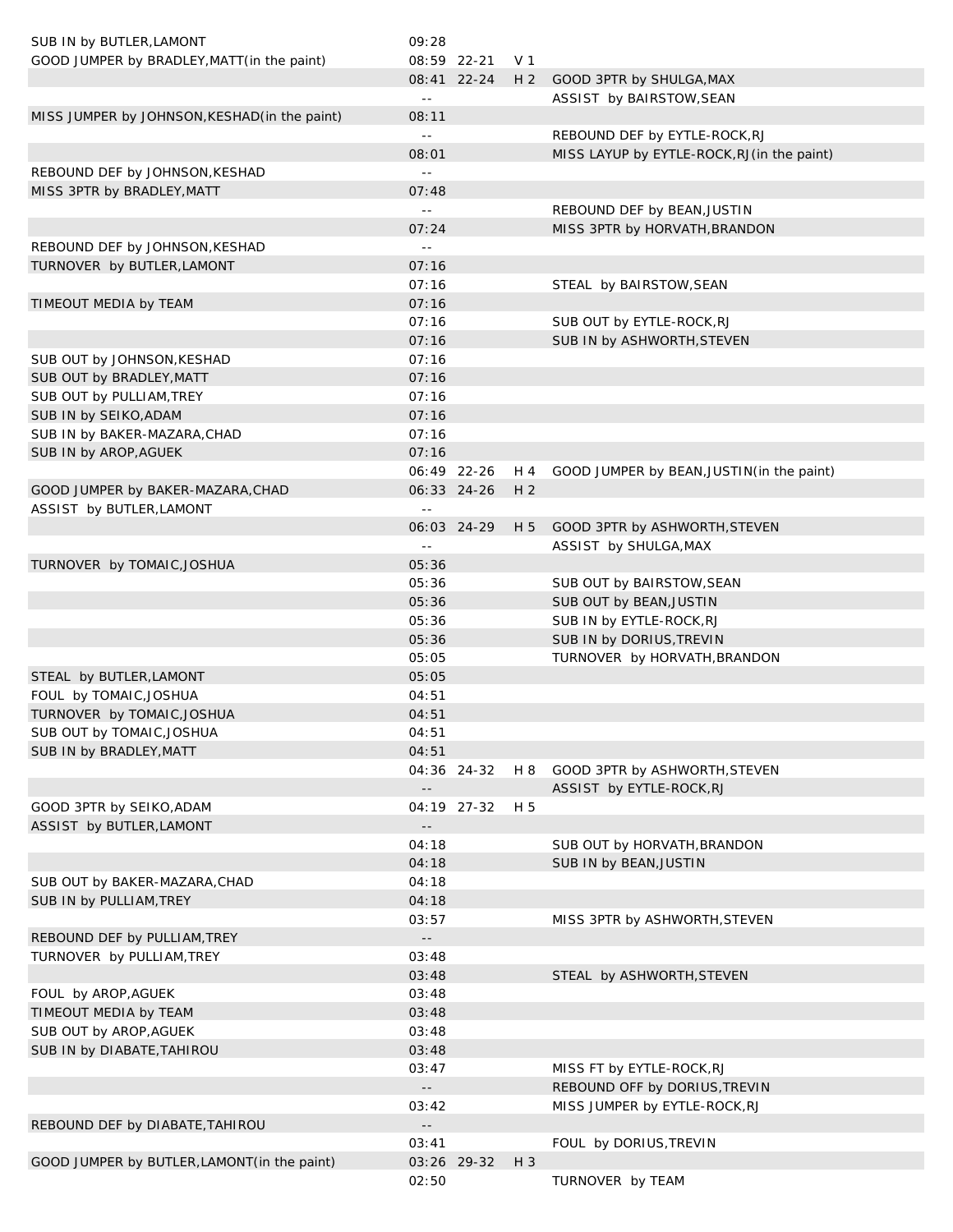| GOOD DUNK by DIABATE, TAHIROU (in the paint)<br>ASSIST by BUTLER, LAMONT | 02:36 31-32 H 1   |                                             |
|--------------------------------------------------------------------------|-------------------|---------------------------------------------|
|                                                                          | 02:04             | MISS JUMPER by DORIUS, TREVIN(in the paint) |
| REBOUND DEF by DIABATE, TAHIROU                                          | $\equiv$ $\equiv$ |                                             |
| TIMEOUT 30SEC by TEAM                                                    | 02:02             |                                             |
|                                                                          | 02:02             | SUB OUT by DORIUS, TREVIN                   |
|                                                                          | 02:02             | SUB IN by HORVATH, BRANDON                  |
| TURNOVER by BUTLER, LAMONT                                               | 01:50             |                                             |
|                                                                          | 01:50             | STEAL by EYTLE-ROCK, RJ                     |
|                                                                          | 01:41             | MISS JUMPER by BEAN, JUSTIN                 |
| REBOUND DEF by SEIKO, ADAM                                               | $\qquad \qquad -$ |                                             |
| SUB OUT by DIABATE, TAHIROU                                              | 01:32             |                                             |
| SUB IN by AROP, AGUEK                                                    | 01:32             |                                             |
|                                                                          | 01:30             | FOUL by SHULGA, MAX                         |
| MISS 3PTR by SEIKO, ADAM                                                 | 01:18             |                                             |
|                                                                          |                   | REBOUND DEF by HORVATH, BRANDON             |
|                                                                          | 00:56             | TIMEOUT 30SEC by TEAM                       |
|                                                                          | 00:46             | MISS 3PTR by ASHWORTH, STEVEN               |
| REBOUND DEF by BRADLEY, MATT                                             | --                |                                             |
| MISS JUMPER by BRADLEY, MATT                                             | 00:23             |                                             |
|                                                                          | $- -$             | REBOUND DEF by EYTLE-ROCK, RJ               |
|                                                                          | 00:02             | FOUL by BEAN, JUSTIN                        |
|                                                                          | 00:02             | TURNOVER by BEAN, JUSTIN                    |
|                                                                          |                   |                                             |

# 2nd Half Play By Play

| VISITORS: San Diego St.                     | Time                       |             |                | Score Margin HOME TEAM: Utah St.            |
|---------------------------------------------|----------------------------|-------------|----------------|---------------------------------------------|
|                                             | 20:00                      |             |                | SUB OUT by SHULGA, MAX                      |
|                                             | 20:00                      |             |                | SUB IN by BAIRSTOW, SEAN                    |
| SUB OUT by SEIKO, ADAM                      | 20:00                      |             |                |                                             |
| SUB OUT by AROP, AGUEK                      | 20:00                      |             |                |                                             |
| SUB IN by JOHNSON, KESHAD                   | 20:00                      |             |                |                                             |
| SUB IN by MENSAH, NATHAN                    | 20:00                      |             |                |                                             |
|                                             | 19:28                      |             |                | MISS LAYUP by BAIRSTOW, SEAN(in the paint)  |
| BLOCK by BUTLER, LAMONT                     | 19:28                      |             |                |                                             |
|                                             | $\mathbb{L} \mathbb{L}$    |             |                | REBOUND OFF by BAIRSTOW, SEAN               |
|                                             | 19:16                      |             |                | TURNOVER by BAIRSTOW, SEAN                  |
| STEAL by MENSAH, NATHAN                     | 19:16                      |             |                |                                             |
| MISS LAYUP by MENSAH, NATHAN (in the paint) | 19:09                      |             |                |                                             |
|                                             | $\sim$ $-$                 |             |                | REBOUND DEF by BEAN, JUSTIN                 |
|                                             |                            | 19:04 31-34 | $H_3$          | GOOD LAYUP by EYTLE-ROCK, RJ (in the paint) |
| MISS JUMPER by BRADLEY, MATT                | 18:45                      |             |                |                                             |
|                                             | $\overline{\phantom{a}}$ . |             |                | REBOUND DEF by BEAN, JUSTIN                 |
|                                             |                            | 18:36 31-36 | H 5            | GOOD LAYUP by EYTLE-ROCK, RJ (in the paint) |
|                                             | $\perp$ $\perp$            |             |                | ASSIST by ASHWORTH, STEVEN                  |
| MISS 3PTR by BUTLER, LAMONT                 | 18:12                      |             |                |                                             |
|                                             | $ -$                       |             |                | REBOUND DEF by BAIRSTOW, SEAN               |
|                                             | 18:00                      |             |                | MISS 3PTR by EYTLE-ROCK, RJ                 |
|                                             | $\Box$                     |             |                | REBOUND OFF by BEAN, JUSTIN                 |
|                                             |                            | 17:53 31-38 | H 7            | GOOD LAYUP by BEAN, JUSTIN (in the paint)   |
| GOOD DUNK by MENSAH, NATHAN (in the paint)  |                            | 17:38 33-38 | H 5            |                                             |
| ASSIST by BRADLEY, MATT                     | $\sim$ $\sim$              |             |                |                                             |
| FOUL by MENSAH, NATHAN                      | 17:18                      |             |                |                                             |
|                                             |                            | 17:18 33-39 | H 6            | GOOD FT by BAIRSTOW, SEAN                   |
| SUB OUT by JOHNSON, KESHAD                  | 17:18                      |             |                |                                             |
| SUB OUT by MENSAH, NATHAN                   | 17:18                      |             |                |                                             |
| SUB IN by SEIKO, ADAM                       | 17:18                      |             |                |                                             |
| SUB IN by DIABATE, TAHIROU                  | 17:18                      |             |                |                                             |
|                                             |                            | 17:18 33-40 | H <sub>7</sub> | GOOD FT by BAIRSTOW, SEAN                   |
| MISS 3PTR by PULLIAM, TREY                  | 17:03                      |             |                |                                             |
|                                             | $\overline{\phantom{a}}$ . |             |                | REBOUND DEF by BEAN, JUSTIN                 |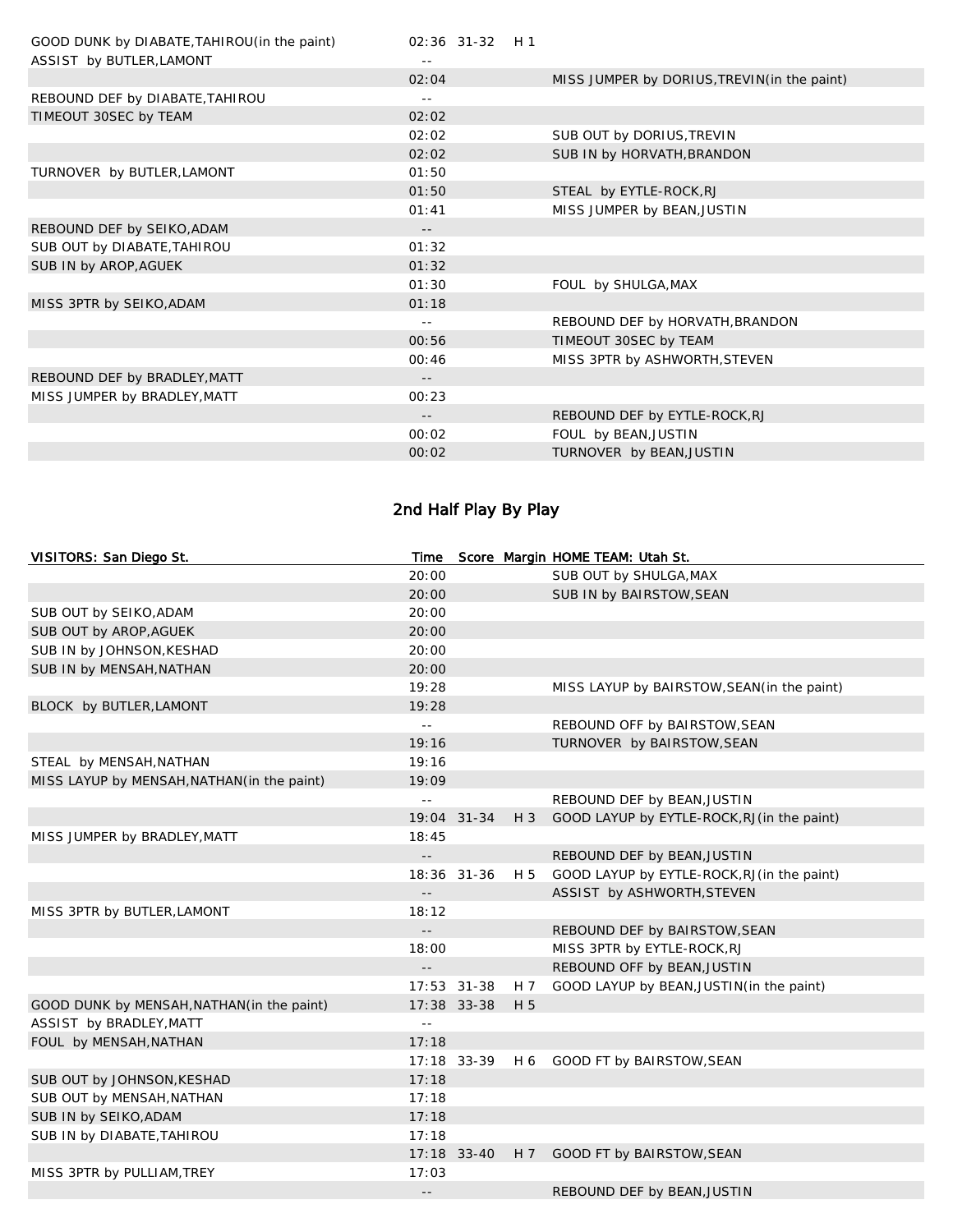|                                                  | $\perp$ $\perp$           |             |     | 16:34 33-43 H 10 GOOD 3PTR by EYTLE-ROCK, RJ<br>ASSIST by ASHWORTH, STEVEN |
|--------------------------------------------------|---------------------------|-------------|-----|----------------------------------------------------------------------------|
| MISS JUMPER by BUTLER, LAMONT                    | 16:13                     |             |     |                                                                            |
|                                                  | $\sim$ $-$                |             |     | REBOUND DEF by ASHWORTH, STEVEN                                            |
|                                                  | 16:06                     |             |     | MISS LAYUP by BAIRSTOW, SEAN(in the paint)                                 |
| BLOCK by BRADLEY, MATT                           | 16:06                     |             |     |                                                                            |
|                                                  | $\sim$ $-$                |             |     | REBOUND OFF by HORVATH, BRANDON                                            |
|                                                  |                           |             |     | 16:03 33-45 H 12 GOOD LAYUP by HORVATH, BRANDON (in the paint)             |
| TIMEOUT 30SEC by TEAM                            | 16:03                     |             |     |                                                                            |
| TIMEOUT MEDIA by TEAM                            | 16:03                     |             |     |                                                                            |
| SUB OUT by PULLIAM, TREY                         | 16:03                     |             |     |                                                                            |
| SUB IN by BAKER-MAZARA, CHAD                     | 16:03                     |             |     |                                                                            |
| GOOD 3PTR by BAKER-MAZARA, CHAD                  |                           | 15:42 36-45 | H 9 |                                                                            |
| ASSIST by BRADLEY, MATT                          | $\perp$ $\perp$           |             |     |                                                                            |
|                                                  | 15:14                     |             |     | TURNOVER by HORVATH, BRANDON                                               |
| STEAL by DIABATE, TAHIROU                        | 15:14                     |             |     |                                                                            |
| MISS JUMPER by DIABATE, TAHIROU                  | 15:02                     |             |     |                                                                            |
|                                                  | $\sim$ $-$                |             |     | REBOUND DEF by BEAN, JUSTIN                                                |
| TIMEOUT MEDIA by TEAM                            | 14:57                     |             |     |                                                                            |
|                                                  | 14:41                     |             |     | FOUL by EYTLE-ROCK, RJ                                                     |
|                                                  | 14:41                     |             |     | TURNOVER by EYTLE-ROCK, RJ                                                 |
| GOOD JUMPER by BRADLEY, MATT                     |                           | 14:28 38-45 | H 7 |                                                                            |
|                                                  | 14:15                     |             |     | MISS 3PTR by ASHWORTH, STEVEN                                              |
| REBOUND DEF by BRADLEY, MATT                     | $\sim$ $\sim$             |             |     |                                                                            |
| MISS JUMPER by BAKER-MAZARA, CHAD (in the paint) | 14:06                     |             |     |                                                                            |
|                                                  | $\sim$ $-$                |             |     | REBOUND DEF by HORVATH, BRANDON                                            |
| FOUL by DIABATE, TAHIROU                         | 13:39                     |             |     |                                                                            |
|                                                  |                           | 13:39 38-46 | H 8 | GOOD FT by BEAN, JUSTIN                                                    |
|                                                  | 13:39                     |             |     | SUB OUT by HORVATH, BRANDON                                                |
|                                                  | 13:39                     |             |     | SUB OUT by EYTLE-ROCK, RJ                                                  |
|                                                  | 13:39                     |             |     | SUB IN by SHULGA, MAX                                                      |
|                                                  | 13:39                     |             |     | SUB IN by DORIUS, TREVIN                                                   |
| SUB OUT by BUTLER, LAMONT                        | 13:39                     |             |     |                                                                            |
| SUB OUT by BAKER-MAZARA, CHAD                    | 13:39                     |             |     |                                                                            |
| SUB OUT by DIABATE, TAHIROU                      | 13:39                     |             |     |                                                                            |
| SUB IN by JOHNSON, KESHAD                        | 13:39                     |             |     |                                                                            |
| SUB IN by PULLIAM, TREY                          | 13:39                     |             |     |                                                                            |
| SUB IN by MENSAH, NATHAN                         | 13:39                     |             |     |                                                                            |
|                                                  |                           | 13:39 38-47 |     | H 9 GOOD FT by BEAN, JUSTIN                                                |
| MISS LAYUP by PULLIAM, TREY (in the paint)       | 13:12                     |             |     |                                                                            |
|                                                  | 13:12                     |             |     | BLOCK by DORIUS, TREVIN                                                    |
|                                                  | $\mathbb{L}^{\mathbb{L}}$ |             |     | REBOUND DEF by TEAM                                                        |
|                                                  |                           | 12:55 38-49 |     | H 11 GOOD DUNK by DORIUS, TREVIN(in the paint)                             |
|                                                  | $\sim$ $\sim$             |             |     | ASSIST by SHULGA, MAX                                                      |
| GOOD JUMPER by BRADLEY, MATT                     |                           | 12:42 40-49 | H 9 |                                                                            |
| FOUL by BRADLEY, MATT                            | 12:28                     |             |     |                                                                            |
| SUB OUT by BRADLEY, MATT                         | 12:28                     |             |     |                                                                            |
| SUB IN by BAKER-MAZARA, CHAD                     | 12:28                     |             |     |                                                                            |
|                                                  | 12:11                     |             |     | MISS LAYUP by BEAN, JUSTIN (in the paint)                                  |
| REBOUND DEF by MENSAH, NATHAN                    | $\sim$ $\sim$             |             |     |                                                                            |
|                                                  | 12:09                     |             |     | FOUL by DORIUS, TREVIN                                                     |
| MISS JUMPER by PULLIAM, TREY                     | 11:40                     |             |     |                                                                            |
|                                                  | $\sim$ $-$                |             |     | REBOUND DEF by ASHWORTH, STEVEN                                            |
|                                                  |                           |             |     | 11:33 40-52 H 12 GOOD 3PTR by BEAN, JUSTIN                                 |
|                                                  | $\sim$ $-$                |             |     | ASSIST by ASHWORTH, STEVEN                                                 |
| TURNOVER by MENSAH, NATHAN                       | 11:12                     |             |     |                                                                            |
|                                                  | 11:12                     |             |     | STEAL by BAIRSTOW, SEAN                                                    |
|                                                  |                           | 11:02 40-55 |     | H 15 GOOD 3PTR by ASHWORTH, STEVEN                                         |
|                                                  | $\sim$ $\sim$             |             |     | ASSIST by BEAN, JUSTIN                                                     |
|                                                  | 10:38                     |             |     | FOUL by SHULGA, MAX                                                        |
| TIMEOUT MEDIA by TEAM                            | 10:38                     |             |     |                                                                            |
|                                                  | 10:38                     |             |     | SUB OUT by BAIRSTOW, SEAN                                                  |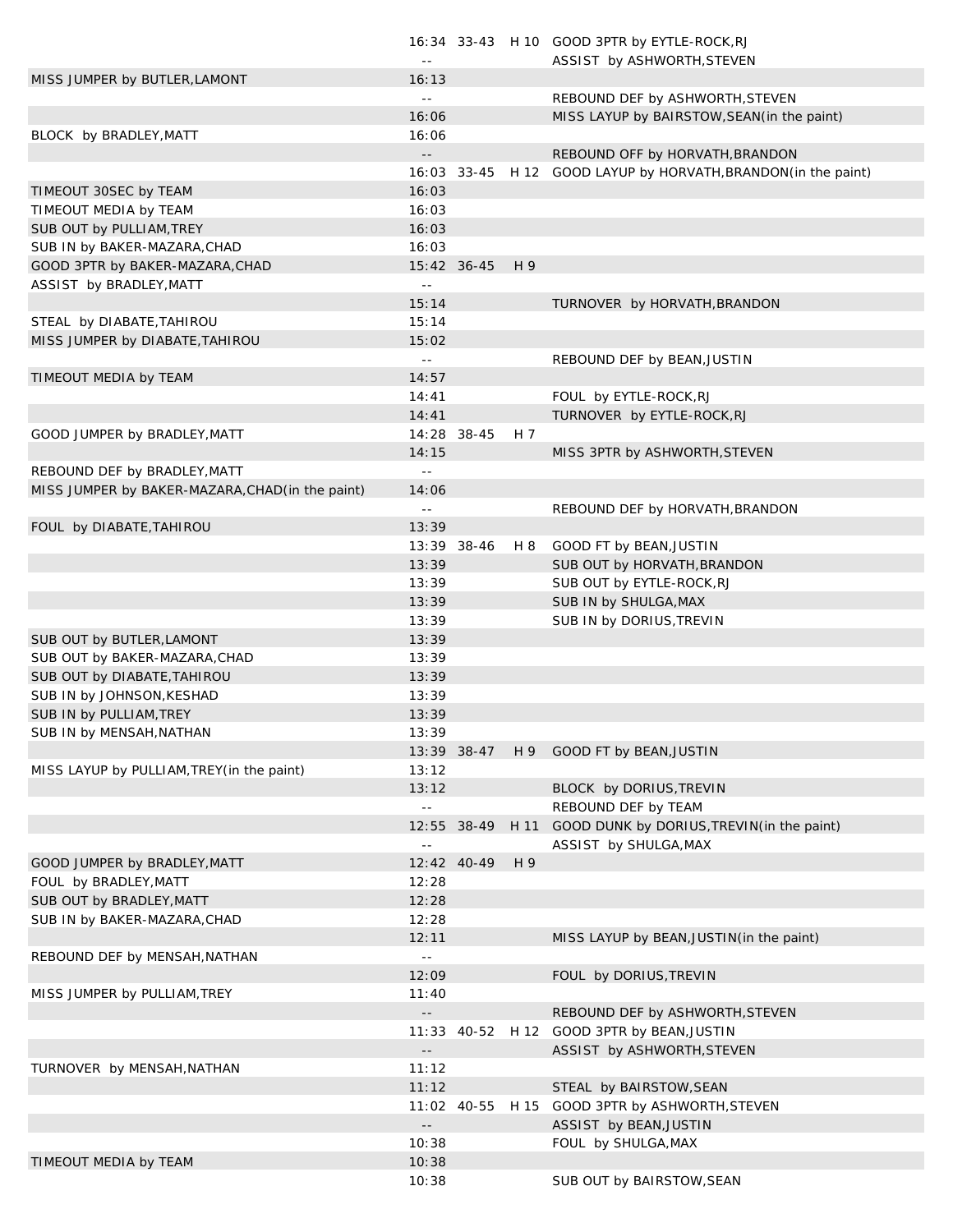|                                                   | 10:38                      |                  |      | SUB IN by EYTLE-ROCK, RJ                                      |
|---------------------------------------------------|----------------------------|------------------|------|---------------------------------------------------------------|
| SUB OUT by SEIKO, ADAM                            | 10:38                      |                  |      |                                                               |
| SUB OUT by PULLIAM, TREY                          | 10:38                      |                  |      |                                                               |
| SUB IN by BRADLEY, MATT                           | 10:38                      |                  |      |                                                               |
| SUB IN by BUTLER, LAMONT                          | 10:38                      |                  |      |                                                               |
| GOOD FT by BAKER-MAZARA, CHAD                     |                            | 10:38 41-55 H 14 |      |                                                               |
| MISS FT by BAKER-MAZARA, CHAD                     | 10:38                      |                  |      |                                                               |
| REBOUND DEADB by TEAM                             | $\perp$ $\perp$            |                  |      |                                                               |
| GOOD FT by BAKER-MAZARA, CHAD                     |                            | 10:38 42-55      | H 13 |                                                               |
|                                                   | 10:23                      |                  |      | MISS LAYUP by BEAN, JUSTIN (in the paint)                     |
| BLOCK by BAKER-MAZARA, CHAD                       | 10:23                      |                  |      |                                                               |
|                                                   | $\perp$ $\perp$            |                  |      | REBOUND OFF by SHULGA, MAX                                    |
|                                                   |                            | 10:07 42-58      | H 16 | GOOD 3PTR by SHULGA, MAX                                      |
| GOOD 3PTR by BAKER-MAZARA, CHAD                   |                            | 10:00 45-58 H 13 |      |                                                               |
| ASSIST by BUTLER, LAMONT                          | $\overline{\phantom{a}}$ . |                  |      |                                                               |
|                                                   | 09:51                      |                  |      | TURNOVER by ASHWORTH, STEVEN                                  |
| STEAL by MENSAH, NATHAN                           | 09:51                      |                  |      |                                                               |
| MISS 3PTR by BAKER-MAZARA, CHAD                   | 09:42                      |                  |      |                                                               |
|                                                   | $\sim$ $-$                 |                  |      | REBOUND DEF by SHULGA, MAX                                    |
| FOUL by BAKER-MAZARA, CHAD                        | 09:39                      |                  |      |                                                               |
| FOUL by MENSAH, NATHAN                            | 09:23                      |                  |      |                                                               |
|                                                   | 09:23                      |                  |      | MISS FT by DORIUS, TREVIN                                     |
|                                                   | $ -$                       |                  |      | REBOUND DEADB by TEAM                                         |
|                                                   | 09:23                      |                  |      | SUB OUT by BEAN, JUSTIN                                       |
|                                                   | 09:23                      |                  |      | SUB IN by HORVATH, BRANDON                                    |
| SUB OUT by MENSAH, NATHAN                         | 09:23                      |                  |      |                                                               |
| SUB IN by DIABATE, TAHIROU                        | 09:23                      |                  |      |                                                               |
|                                                   | 09:22                      |                  |      | MISS FT by DORIUS, TREVIN                                     |
| REBOUND DEF by BRADLEY, MATT                      | $\sim$ $-$                 |                  |      |                                                               |
| TURNOVER by BRADLEY, MATT                         | 09:16                      |                  |      |                                                               |
|                                                   | 09:16                      |                  |      | STEAL by EYTLE-ROCK, RJ                                       |
|                                                   | 09:11                      |                  |      | TURNOVER by EYTLE-ROCK, RJ                                    |
| STEAL by BAKER-MAZARA, CHAD                       | 09:11                      |                  |      |                                                               |
| GOOD DUNK by JOHNSON, KESHAD (fastbreak) (in the  |                            |                  |      |                                                               |
| paint)                                            |                            | 09:06 47-58 H 11 |      |                                                               |
| ASSIST by BRADLEY, MATT                           | $\overline{\phantom{a}}$ . |                  |      |                                                               |
|                                                   | 08:50                      |                  |      | FOUL by SHULGA, MAX                                           |
|                                                   | 08:50                      |                  |      | TURNOVER by SHULGA, MAX                                       |
|                                                   | 08:50                      |                  |      | SUB OUT by SHULGA, MAX                                        |
|                                                   | 08:50                      |                  |      | SUB IN by BAIRSTOW, SEAN                                      |
| GOOD JUMPER by BRADLEY, MATT                      |                            | 08:42 49-58      | H 9  |                                                               |
|                                                   | 08:24                      |                  |      | MISS 3PTR by HORVATH, BRANDON                                 |
| REBOUND DEF by BRADLEY, MATT                      | $\sim$ $-$                 |                  |      |                                                               |
| GOOD JUMPER by BAKER-MAZARA, CHAD (fastbreak) (in |                            |                  |      |                                                               |
| the paint)                                        |                            | 08:16 51-58      | H 7  |                                                               |
|                                                   | 08:14                      |                  |      | TIMEOUT 30SEC by TEAM                                         |
| TIMEOUT MEDIA by TEAM                             | 08:14                      |                  |      |                                                               |
|                                                   | 08:14                      |                  |      | SUB OUT by DORIUS, TREVIN                                     |
|                                                   | 08:14                      |                  |      | SUB IN by BEAN, JUSTIN                                        |
| FOUL by BAKER-MAZARA, CHAD                        | 07:52                      |                  |      |                                                               |
|                                                   |                            | 07:47 51-60      | H 9  | GOOD LAYUP by BAIRSTOW, SEAN (in the paint)                   |
|                                                   | $\sim$ $-$                 |                  |      | ASSIST by EYTLE-ROCK, RJ                                      |
| TURNOVER by BUTLER, LAMONT                        | 07:32                      |                  |      |                                                               |
| SUB OUT by BAKER-MAZARA, CHAD                     | 07:32                      |                  |      |                                                               |
| SUB IN by SEIKO, ADAM                             | 07:32                      |                  |      |                                                               |
|                                                   | 07:09                      |                  |      | TURNOVER by ASHWORTH, STEVEN                                  |
| STEAL by BRADLEY, MATT                            | 07:09                      |                  |      |                                                               |
|                                                   | 07:08                      |                  |      | FOUL by EYTLE-ROCK, RJ                                        |
| FOUL by DIABATE, TAHIROU                          | 06:56                      |                  |      |                                                               |
| TURNOVER by DIABATE, TAHIROU                      | 06:56                      |                  |      |                                                               |
| SUB OUT by DIABATE, TAHIROU                       | 06:56                      |                  |      |                                                               |
| SUB IN by MENSAH, NATHAN                          | 06:56                      |                  |      |                                                               |
|                                                   |                            |                  |      | 06:38 51-62 H 11 GOOD JUMPER by BAIRSTOW, SEAN (in the paint) |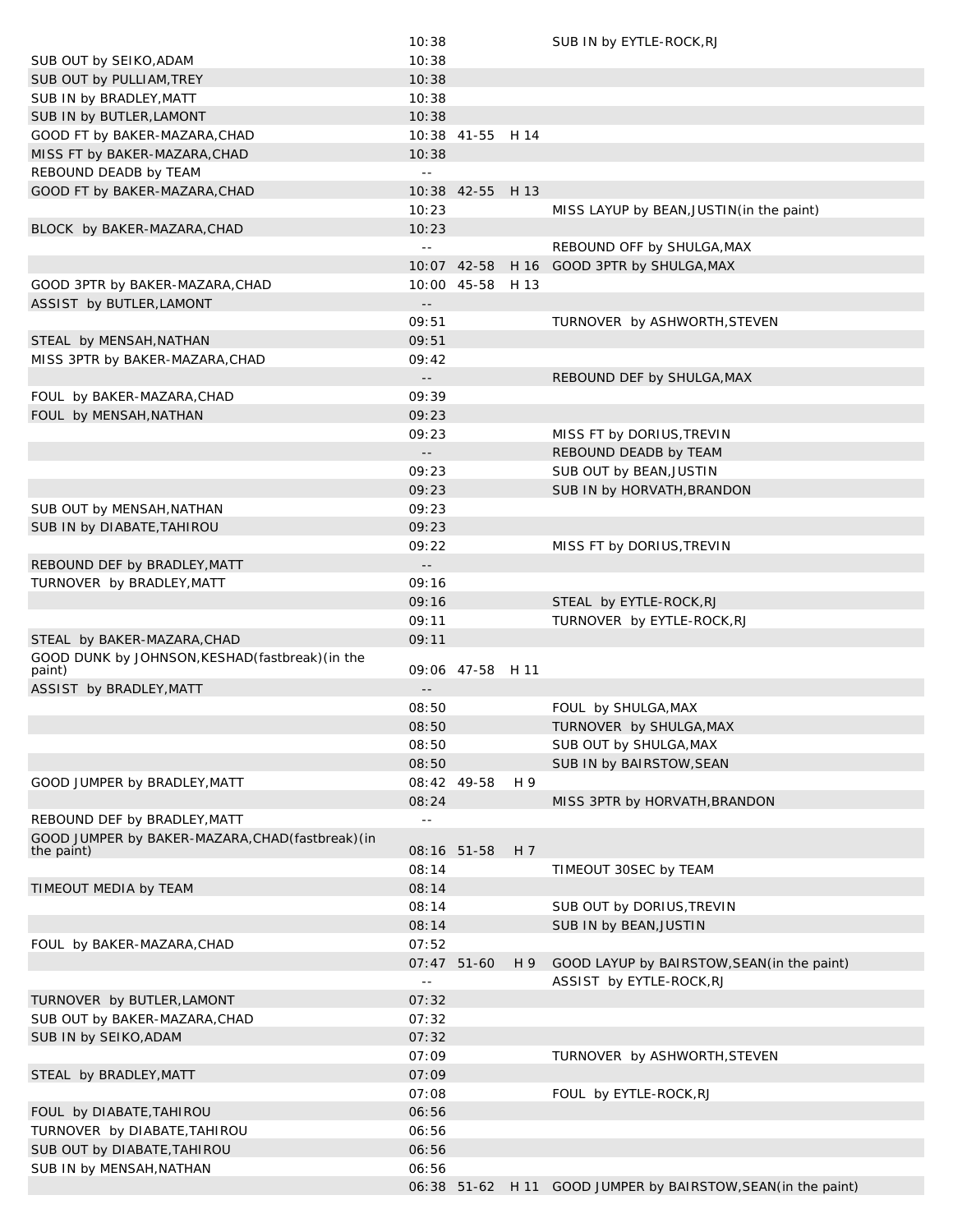|                                             | 06:36                                           |                  |      | SUB OUT by BEAN, JUSTIN                                     |
|---------------------------------------------|-------------------------------------------------|------------------|------|-------------------------------------------------------------|
|                                             | 06:36                                           |                  |      | SUB IN by DORIUS, TREVIN                                    |
|                                             | 06:19                                           |                  |      | FOUL by ASHWORTH, STEVEN                                    |
| SUB OUT by JOHNSON, KESHAD                  | 06:19                                           |                  |      |                                                             |
| SUB IN by BAKER-MAZARA, CHAD                | 06:19                                           |                  |      |                                                             |
| GOOD JUMPER by BRADLEY, MATT (in the paint) |                                                 | 06:13 53-62      | H 9  |                                                             |
| ASSIST by BAKER-MAZARA, CHAD                | $\overline{\phantom{a}}$ .                      |                  |      |                                                             |
|                                             | 05:45                                           |                  |      | MISS LAYUP by HORVATH, BRANDON (in the paint)               |
| BLOCK by MENSAH, NATHAN                     | 05:45                                           |                  |      |                                                             |
|                                             | $\sim$ $-$                                      |                  |      | REBOUND OFF by TEAM                                         |
|                                             | 05:44                                           |                  |      | SUB OUT by DORIUS, TREVIN                                   |
|                                             | 05:44                                           |                  |      | SUB IN by BEAN, JUSTIN                                      |
|                                             | 05:38                                           |                  |      | MISS LAYUP by BAIRSTOW, SEAN(in the paint)                  |
| REBOUND DEF by MENSAH, NATHAN               | $\sim$ $-$                                      |                  |      |                                                             |
| GOOD LAYUP by BRADLEY, MATT (in the paint)  |                                                 | 05:19 55-62      | H 7  |                                                             |
|                                             | 04:57                                           |                  |      | MISS JUMPER by HORVATH, BRANDON                             |
|                                             | $ -$                                            |                  |      | REBOUND OFF by HORVATH, BRANDON                             |
| BLOCK by MENSAH, NATHAN                     | 04:57                                           |                  |      |                                                             |
|                                             | 04:47                                           |                  |      | MISS LAYUP by HORVATH, BRANDON (in the paint)               |
| REBOUND DEF by BRADLEY, MATT                | $\perp$ $\perp$                                 |                  |      |                                                             |
| MISS JUMPER by BRADLEY, MATT                | 04:29                                           |                  |      |                                                             |
|                                             | $\perp$ $\perp$                                 |                  |      | REBOUND DEF by BEAN, JUSTIN                                 |
|                                             | 04:16                                           |                  |      | MISS 3PTR by EYTLE-ROCK, RJ                                 |
| REBOUND DEF by MENSAH, NATHAN               | $\perp$ $\perp$                                 |                  |      |                                                             |
|                                             | 04:06                                           |                  |      | FOUL by HORVATH, BRANDON                                    |
| SUB OUT by BRADLEY, MATT                    | 04:06                                           |                  |      |                                                             |
| SUB IN by PULLIAM, TREY                     | 04:06                                           |                  |      |                                                             |
|                                             | 04:05                                           |                  |      |                                                             |
| MISS FT by BAKER-MAZARA, CHAD               |                                                 |                  |      |                                                             |
|                                             | $ -$<br>03:59                                   |                  |      | REBOUND DEF by BEAN, JUSTIN                                 |
| FOUL by BUTLER, LAMONT                      |                                                 |                  |      |                                                             |
| TIMEOUT MEDIA by TEAM                       | 03:59                                           |                  |      |                                                             |
| SUB OUT by BAKER-MAZARA, CHAD               | 03:59                                           |                  |      |                                                             |
| SUB IN by BRADLEY, MATT                     | 03:59                                           |                  |      |                                                             |
|                                             |                                                 | 03:59 55-63      | H 8  | GOOD FT by ASHWORTH, STEVEN                                 |
|                                             |                                                 | 03:59 55-64      | H 9  | GOOD FT by ASHWORTH, STEVEN                                 |
| MISS LAYUP by BUTLER, LAMONT (in the paint) | 03:53                                           |                  |      |                                                             |
|                                             | $ -$                                            |                  |      | REBOUND DEF by BEAN, JUSTIN                                 |
|                                             | 03:29                                           |                  |      | TURNOVER by HORVATH, BRANDON                                |
| STEAL by BRADLEY, MATT                      | 03:29                                           |                  |      |                                                             |
| MISS 3PTR by BUTLER, LAMONT                 | 03:23                                           |                  |      |                                                             |
|                                             | $\mathord{\hspace{1pt}\text{--}\hspace{1pt}}$   |                  |      | REBOUND DEF by BEAN, JUSTIN                                 |
|                                             |                                                 | 02:53 55-66 H 11 |      | GOOD DUNK by HORVATH, BRANDON (in the paint)                |
|                                             | $ -$                                            |                  |      | ASSIST by BEAN, JUSTIN                                      |
| MISS 3PTR by SEIKO, ADAM                    | 02:34                                           |                  |      |                                                             |
|                                             | $\mathord{\hspace{1pt}\text{--}\hspace{1pt}}$   |                  |      | REBOUND DEF by HORVATH, BRANDON                             |
|                                             | 02:06                                           |                  |      | MISS 3PTR by HORVATH, BRANDON                               |
|                                             | $\mathord{\hspace{1pt}\text{--}\hspace{1pt}}$   |                  |      | REBOUND OFF by EYTLE-ROCK, RJ                               |
|                                             | 01:47                                           |                  |      | MISS 3PTR by BEAN, JUSTIN                                   |
| REBOUND DEF by BUTLER, LAMONT               | $\mathord{\hspace{1pt}\text{--}\hspace{1pt}}$   |                  |      |                                                             |
| TURNOVER by BUTLER, LAMONT                  | 01:42                                           |                  |      |                                                             |
|                                             | 01:42                                           |                  |      | STEAL by HORVATH, BRANDON                                   |
|                                             |                                                 | 01:36 55-68      |      | H 13 GOOD DUNK by BAIRSTOW, SEAN (fastbreak) (in the paint) |
|                                             | $\mathord{\hspace{1pt}\text{--}\hspace{1pt}}$ . |                  |      | ASSIST by BEAN, JUSTIN                                      |
|                                             | 01:16                                           |                  |      | FOUL by BAIRSTOW, SEAN                                      |
| SUB OUT by MENSAH, NATHAN                   | 01:16                                           |                  |      |                                                             |
| SUB IN by JOHNSON, KESHAD                   | 01:16                                           |                  |      |                                                             |
| GOOD FT by BRADLEY, MATT                    |                                                 | 01:16 56-68      | H 12 |                                                             |
| GOOD FT by BRADLEY, MATT                    |                                                 | 01:16 57-68      | H 11 |                                                             |
|                                             |                                                 | 00:51 57-70      |      | H 13 GOOD LAYUP by HORVATH, BRANDON (in the paint)          |
|                                             | $\perp$ $\perp$                                 |                  |      | ASSIST by ASHWORTH, STEVEN                                  |
| FOUL by PULLIAM, TREY                       | 00:51                                           |                  |      |                                                             |
| SUB OUT by BRADLEY, MATT                    | 00:51                                           |                  |      |                                                             |
|                                             |                                                 |                  |      |                                                             |